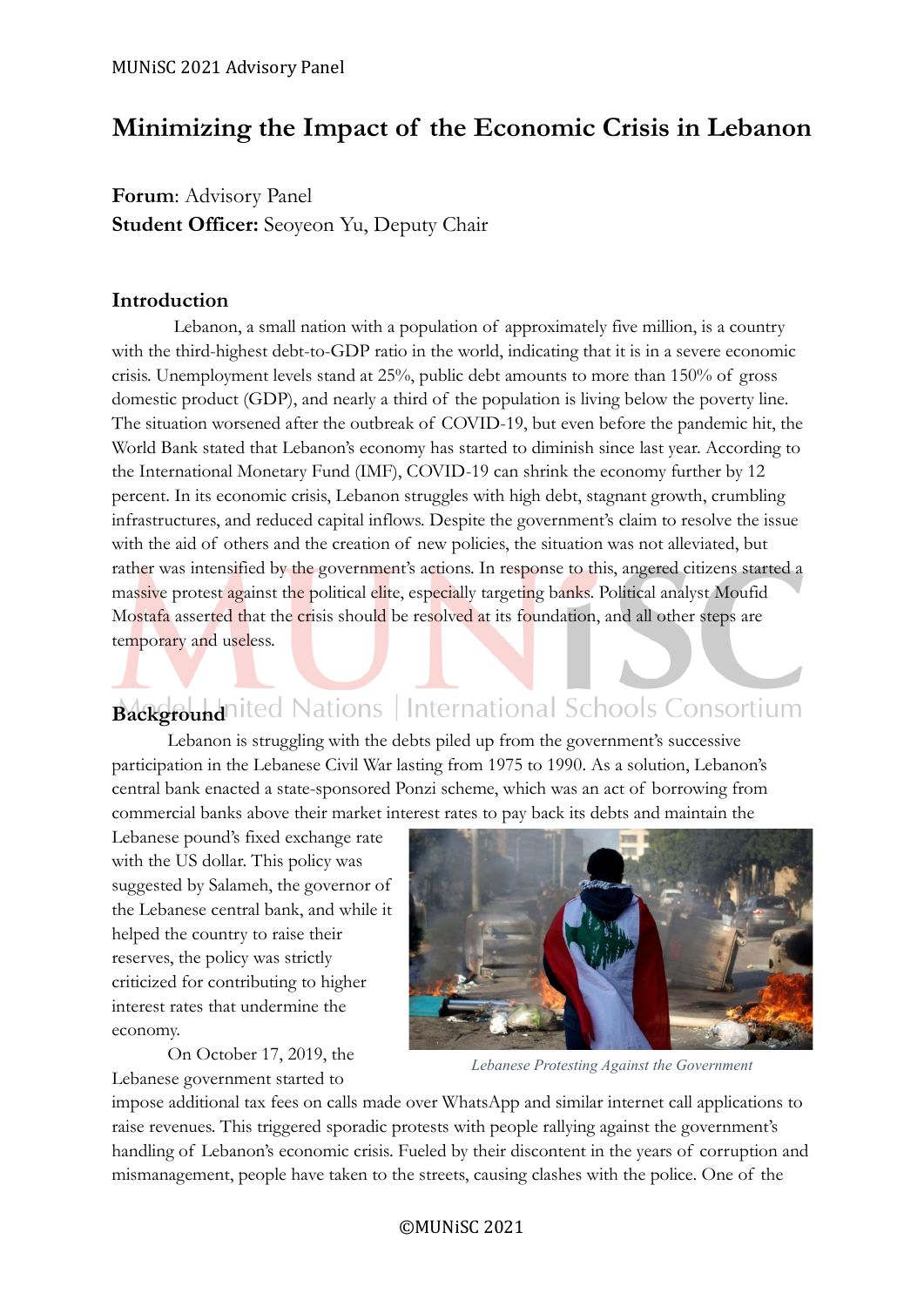biggest protests that occurred had demonstrators blocking roads across Lebanon with burning tires. In response, security forces fired tear gas at demonstrators in central Beirut. As such protests continued, the Telecoms Minister, Mohamed Choucair, revoked the proposed tax on WhatsApp calls.

Further, COVID-19 worsened the economic crisis and exposed Lebanon to the inadequacies of its economic and social welfare systems. One of the most reliable sources of money in Lebanon were remittances by those who went abroad to find work. They made up about 12.7 percent of Lebanon's total GDP, marking Lebanon the second most remittancedependent Middle Eastern country. With the impact of the coronavirus pandemic on remittances, however, the concern about the economic crisis in Lebanon has deepened. Due to lockdowns and quarantines enforced to alleviate the impact of COVID-19, the tourism sector, which accounted for nearly a fifth of Lebanon's GDP in 2018, suffered a huge hit. Even before the lockdown, the World Bank had raised the fear that half of the population could face poverty due to the economic situation; now, the Social Affair minister declared that up to 75 percent of the people require aid.

# **Problems Raised**

#### *Fleeing Lebanese*

The severe economic crisis, along with the famines and security crises, is urging the Lebanese to emigrate to other nations, seeking to start a new stabilized life. Even the country's



*Lebanese Migrants Fleeing on a Refugee Boat*

best-educated and the ones that are in a better economic situation are looking for a way out. The United Nations High Commissioner for Refugees (UNHCR) counted 18 boats leaving Lebanon in less than a month, which is a number more than all that have left last year. The government's incompetence to handle the economic and political crisis is making the Lebanese life insecure, and the recent explosion of the port in Beirut further

highlighted the negligence of the Lebanese government, which has been receiving series of criticism. Despite the criticisms, sectarian leaders failed to take serious reforms and argued among themselves, fueling further anger from the citizens. In addition, private universities and schools have also become unaffordable for many Lebanese families since they started adjusting to the black market. The number of Lebanese people emigrating has thus increased significantly during recent times, and now Lebanon has a diaspora that is nearly three times larger than the number of inhabitants. This brings further problems to the country's economic recovery, and nearby countries will have to handle a flood of Lebanese people trying to come in.

#### *Violent Protests*

The worsening economic crisis and the breakdown in Lebanon's banking system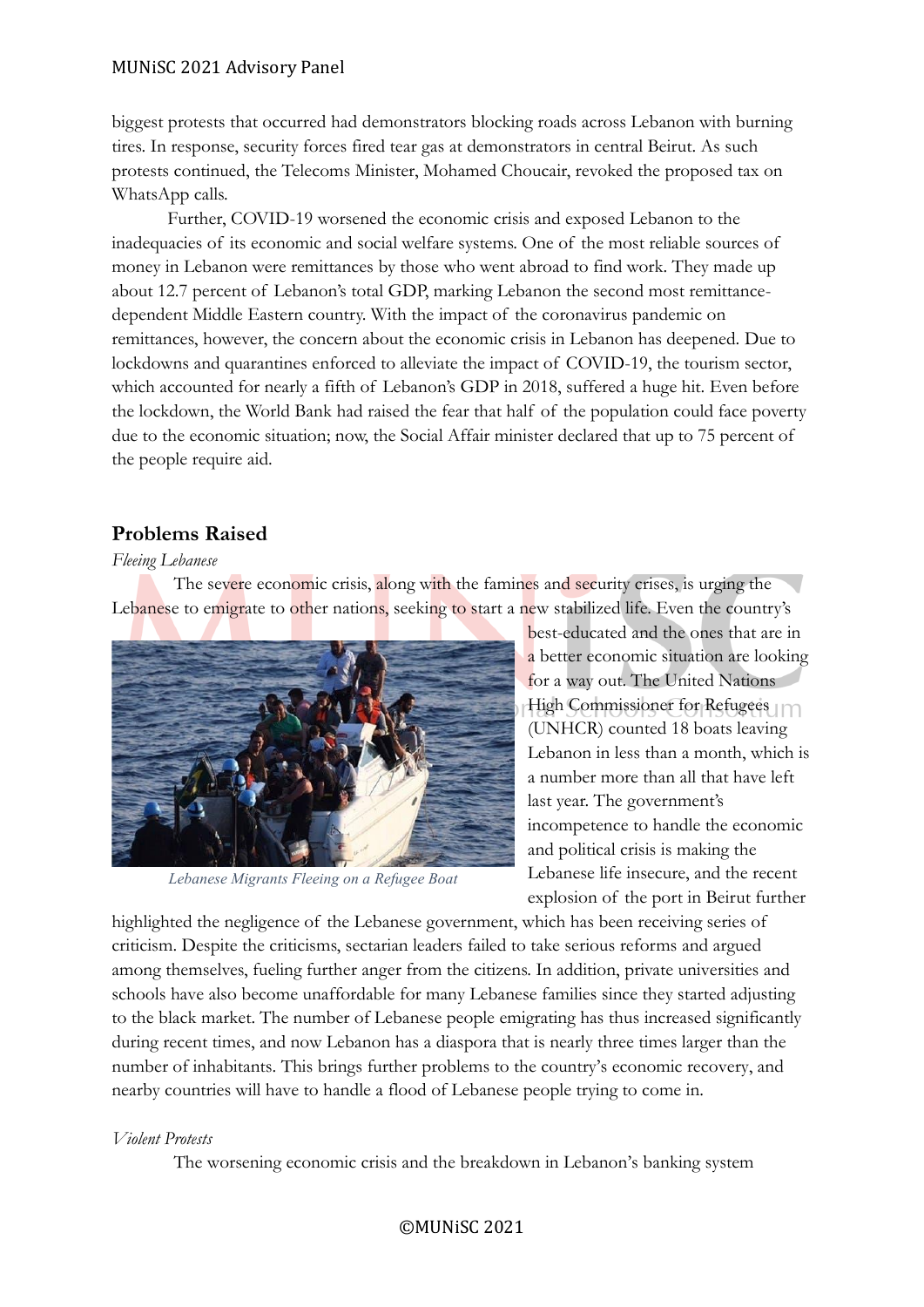triggered massive protests. The Lebanese security forces, including army personnel, parliament police, and internal security forces, have used excessive force against protestors on several occasions. Since 2015, Lebanon intensified their responses against peaceful speech and increased prosecutions against people exercising freedom of speech. Due to increased protests, there has been more tensions between the Lebanese people and the government, along with an increased population feeling insecurity in Lebanon.

#### *Corruption in the Lebanese Government*

In 2018, the Lebanese Center for Policy Studies (LCPS) reported that approximately 98 percent of the Lebanese citizens believe that corruption is a large issue in Lebanon, with more than 75 percent of the respondents expressing their belief that corruption had increased noticeably or at a certain degree in the previous years. The corruption prevailing in the Lebanese

government has been a huge obstacle for Lebanon to overcome its economic crisis and make successful reforms. With 55 percent of the national income concentrated in the top 10 percent of earners, Lebanon is ranked as one of the most unequal countries in the world in an economic view, and according to the Lebanon Transparency Association, it has been estimated that Lebanon loses two billion US dollars in customs revenue each year due to



*Lebanese People on the Streets Demanding Eradication of Poverty*

International Schools Consortium corruption. The countries that have been previously willing to provide economic aids to Lebanon has also been hesitant in their activities due to the low accountability of the Lebanese government, which has shown to be incapable of using the provided economic support efficiently and has rather shown to have a political system serving their private interests. The French President Emmanuel Marcon stated that "France would provide medication and food, but not via corrupt officials," and the talks between Lebanon and the International Monetary Funds have not been successful mainly due to Lebanon's unreliable proposals and attitudes. Thousands of protesters in Lebanon have been demanding an end to corruption within the Lebanese government, but the people have often been suppressed with unlawful violence. The parliament seemed to respond to the protesters when passing legislation to combat corruption such as the Access to Inform Law and a Law protecting whistleblowers, but these legislations have not been fully enforced yet.

#### *Political Sectarianism*

Despite the ongoing protests against the government's responses, Lebanon continues to struggle in implementing adequate solutions. The key factor behind this issue is Lebanon's political sectarianism, where different groups look after their own interests. Lebanon has 18 religious communities, and the three main political offices are divided among the three biggest religious groups. This religious diversity influences the country to be easily targeted by external powers, causing disruption. The government attempted several negotiations with the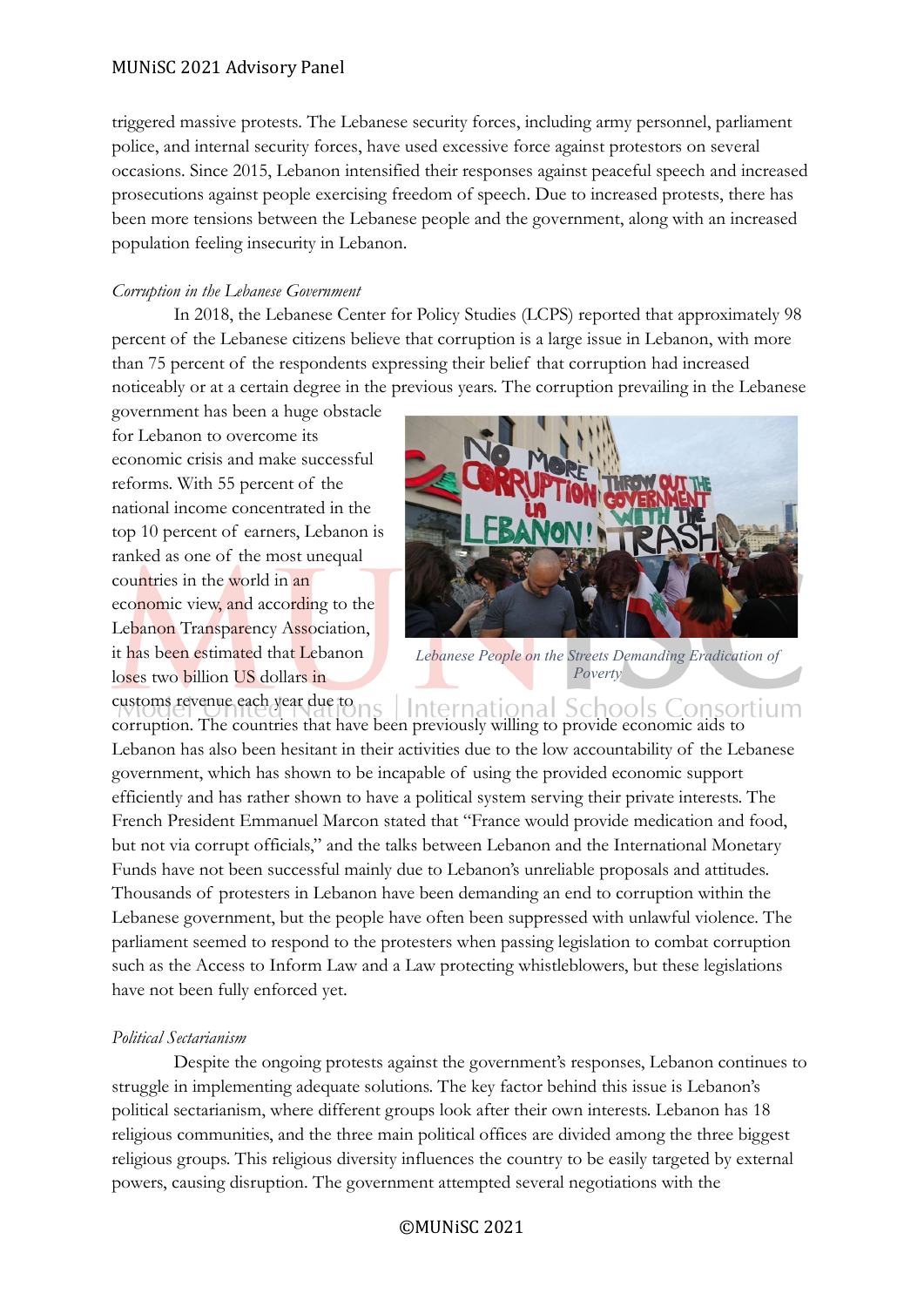International Monetary Fund (IMF) and the World Bank, but their inability to meet the required reforms brought the talks to an end. In order to resolve the issue, the government needs to focus on settling their political conflicts first and start implementing policies that could revive the economy in the long run.

# **International Actions**

Many neighboring countries have sent aid to help Lebanon manage its financial crisis, especially after the Beirut explosion in August. On August 9, in a conference led by France to provide support to the Lebanese people, thirty-six countries and world organizations pledged 254 million euros (approximately 300 million US dollars) for emergency support.

Along with many other countries, European and Gulf countries have sent financial aid to help Lebanon manage its economic issues, and the central bank instructed the lenders to have zero-interest dollar loans to be repaid over the next five years. However, a portion of the donated aid is likely to be deterred by corruption and mismanagement of the government, and thus the aid provided is expected to fall far short of what Lebanon needs to be pulled out from their economic situation.

# **Positions of Key Nations and Organizations**

## *United States of America*

The United States supports the Lebanese people's effort to reform and is willing to help pull Lebanon out of their economic situation. However, they expressed that they will not provide assistance unless the Lebanese government comes up with a more practical proposal to resolve their corruption issues. Nations International Schools Consortium

# *China*

China is a country Lebanon is relying heavily on for economic aid. However, the Lebanese receiving help from Beijing risks alienating the United States, which can come at a cost of the Lebanese-U.S. ties. China has offered to aid Lebanon's electrical power crisis through its state companies and has also offered to build power stations and a railway along Lebanon's coast.

# *United Arab Emirates (UAE)*

Lebanon and the UAE, both located in the Middle East, share close cultural ties and thus have long been close political and economic partners to each other. The 'UAE Volunteers' campaign, announced by the Higher National Committee for Regulating Volunteering during Crisis, was launched in early April to alleviate the economic impact of COVID-19, which was an urgent national humanitarian initiative to support the Lebanese people.

#### *Saudi Arabia*

Saudi Arabia is a historic supporter of Lebanon, but the ties have recently been strained as Hezbollah has grown in influence. Saudi Arabia made several important talks with Lebanon in terms of economic support, and the two countries are preparing to sign several deals. It has led other countries to coordinate support for Lebanon based on economic reforms, as stated by

# ©MUNiSC 2021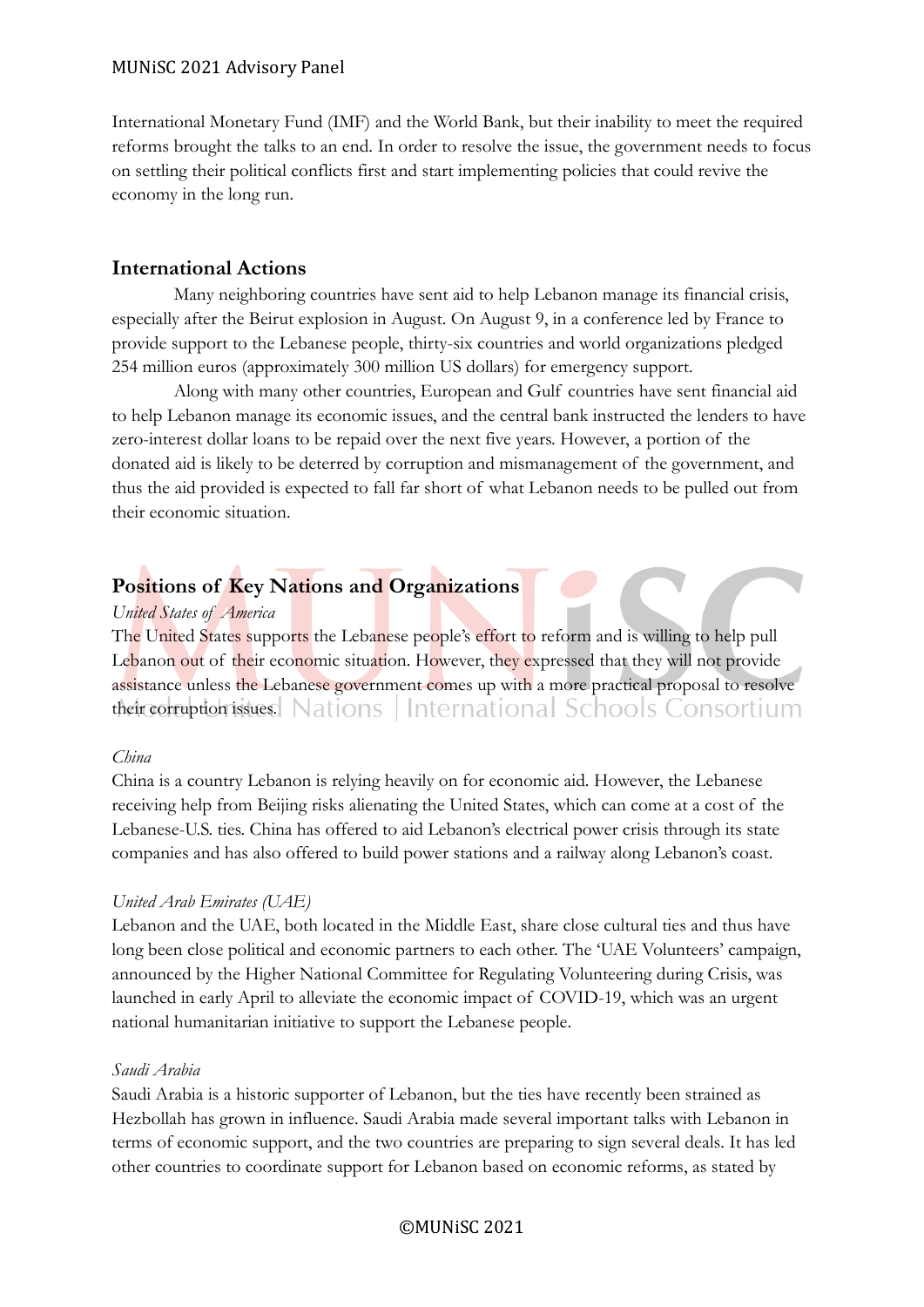Saudi Arabia's finance minister. However, similar to many other countries, though Saudi Arabia is willing to support the financially burdened Lebanon, it wants to ensure that a realistic reform plan is prepared before they take action or provide further support.

# **Possible Solutions**

As the economic crisis of Lebanon requires a multi-faceted approach involving solutions to fundamental issues, the following three main crises must be addressed:

- 1. Balance of payments and currency crisis the current gap between supply and demand is about 8 billion US dollars, and if not solved, this will continue to create currency devaluation, good shortages, and economic contraction.
- 2. Public Finance with a continuing deficit, the government's revenues are in severe collapse with recession and banking crisis.
- 3. Government corruption though aid is provided by different organizations and nearby countries, the corrupted governmental system is not capable of using such effectively. The government is also not able to manage the economic issue well, and thus protests occur frequently.

Here are some ways to approach the issues:

## *Creating a Transparent Entity*

Since the Lebanese government has shown to be incapable of channeling aid in a way to fully protect the economic and social rights of the Lebanese citizens without discrimination and mismanagement, there is a great need to ensure that the economic support is used as it is supposed to be. International donors should ensure that their emergency aids are not given directly to the Lebanese government, but instead are used to protect those that have been affected by the crisis. Specifically, funds should be disbursed directly to the people in need or to the organizations that are in charge of providing the related services. A possible method is to use a transparent entity with a clear responsibility to protect rights, such as creating a consortium in which Lebanese civil society groups or organizations that meet strict standards of transparency and respecting rights have the formal decision-making and oversight roles.

#### *Addressing Root Causes*

The root causes of Lebanon's economic crisis should be addressed in order to effectively resolve the issue as a whole. There have been numerous financial supports from foreign countries and entities, but they only served to be a temporary remedy. In order to ensure that the crisis is being solved not only as a temporary effect but as an improvement in the long run, step by step solutions resolving Lebanon's fundamental issues should be proposed.

#### *Implementing the IMF Plans*

Another possible solution is for the Lebanese government to follow the IMF plans and start having tax increases, reductions in electricity subsidies, public debt restructuring, currency devaluation, pension reforms, legal reforms, fair trade, etc. Though it may be impossible for all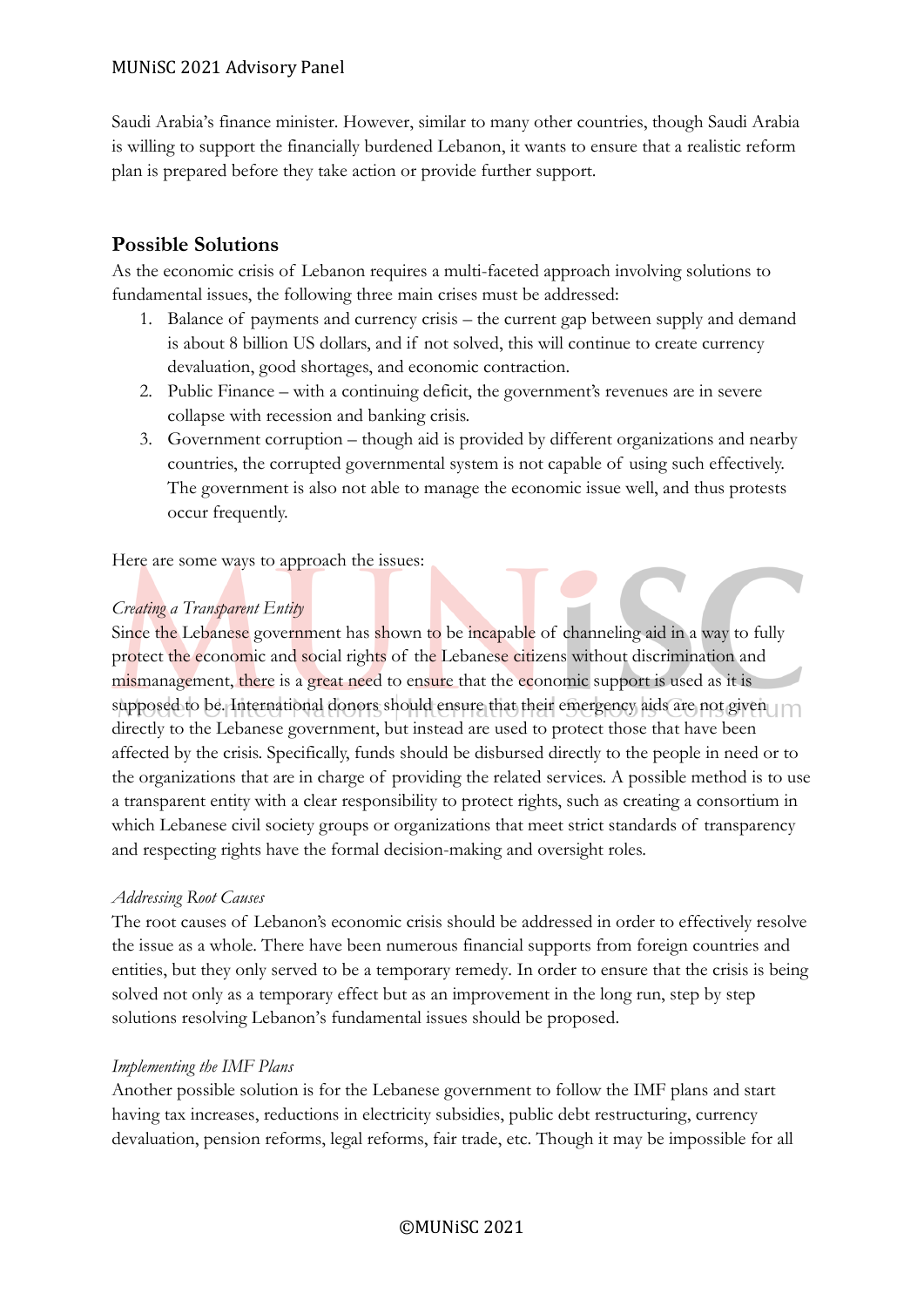these goals to be achieved, this will be able to lay the foundation for both domestic and foreign investment.

# **Glossary**

*Debt-to-GDP Ratio*: a ratio comparing a country's public debt to its GDP; what a country owes compared to what it produces.

*Beirut Explosion*: an explosion occurred on August 4th, 2020 at the port of Beirut, a port housing Lebanon's only grain silo and 80% of its imports.

*Ponzi Scheme*: a fraud where earlier investors are payed with money from more recent investors. The investors are then lured into believing that the profits come from product sales and remain unaware that the money's source are other investors.

*Diaspora*: a large, scattered population with a similar heritage or homeland who have since moved out to places all over the world, often involuntarily.

*Remittances*: money sent by a foreign worker to people in their home country.

# **Timeline**

*1975-1990* – The Lebanese Civil War occurs, devastating the nation.

*2005 Feb 14* – Prime minister Rafik al-Hariri is killed.

*2020 May 1* – Beirut signs request for IMF assistance, but is rejected. *2020 October* – The Lebanese government announces 20 cents per day tax for WhatsApp voice calls.

*2020 October 17* – Massive protests occur in Beirut's Riad al Solh Square. Prime minister Saad Hariri steps down.

*2020 August 4* – The Beirut Explosion occurs.